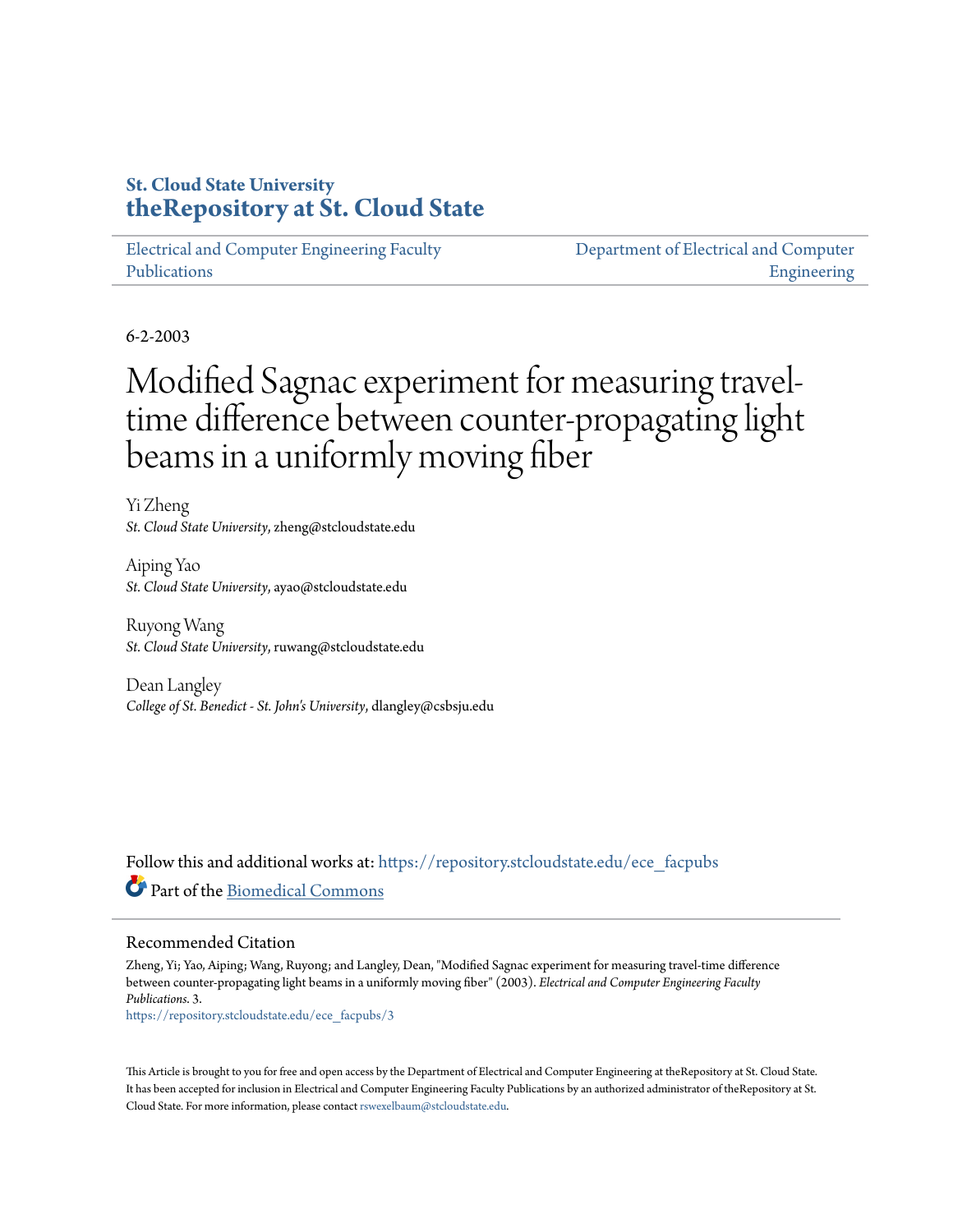# **Modified Sagnac experiment for measuring travel-time difference between counter-propagating light beams in a uniformly moving fiber**

Ruyong Wang<sup>a</sup>, Yi Zheng<sup>b,\*</sup>, Aiping Yao<sup>b,</sup> Dean Langley<sup>c</sup>

<sup>a</sup>St. Cloud State University, St. Cloud, MN 56301, USA b<br><sup>b</sup>Department of Electrical and Computer Engineering, St. Cloud State University

*Department of Electrical and Computer Engineering, St. Cloud State University, St. Cloud, MN 56301, USA c Physics Department, St. John's University, Collegeville, MN 56321, USA*

Received 11 March 2003; received in revised form 2 April 2003; accepted 4 April 2003

## **Abstract**

A fiber optic conveyor has been developed for investigating the travel-time difference between two counter-propagating light beams in uniformly moving fiber. Our finding is that there is a travel-time difference Δ*t = 2v*Δ*l/c<sup>2</sup>*in a fiber segment of length Δ*l* moving with the source and detector at a speed *v*, whether the segment is moving uniformly or circularly.

\_\_\_\_\_\_\_\_\_\_\_\_\_\_\_\_\_\_\_\_\_\_\_\_\_\_\_\_\_\_\_\_\_\_\_\_\_\_\_\_\_\_\_\_\_\_\_\_\_\_\_\_\_\_\_\_\_\_\_\_\_\_\_\_\_\_\_\_\_\_\_\_\_\_\_\_\_\_\_\_\_\_\_\_\_\_\_\_\_\_\_\_\_\_\_\_\_\_

\_\_\_\_\_\_\_\_\_\_\_\_\_\_\_\_\_\_\_\_\_\_\_\_\_\_\_\_\_\_\_\_\_\_\_\_\_\_\_\_\_\_\_\_\_\_\_\_\_\_\_\_\_\_\_\_\_\_\_\_\_\_\_\_\_\_\_\_\_\_\_\_\_\_\_\_\_\_\_\_\_\_\_\_\_\_\_\_\_\_\_\_\_\_\_\_\_\_

*Keywords:* Sagnac effect; Speed of light; Light propagation; Fiber optic gyroscope

#### **1. Introduction**

The Sagnac effect [1] shows that two light beams, sent clockwise and counterclockwise around a closed path on a rotating disk, take different time intervals to travel the path. The time difference between them is given generally by  $\Delta t = 4A\Omega/c^2$ , where *A* is the area enclosed by the path,  $\Omega$  is the angular velocity of the rotation [2]. For a circular path of radius *R*, the difference can also be represented as  $\Delta t = 2vI/c^2$ , where  $v = \Omega R$  is the speed of the circular motion and  $l = 2\pi R$ is the circumference of the circle. The Sagnac effect is a first order effect in *v/c* and it has been found in many systems ranging in size from the around-the-world

Sagnac experiment [3] to small fiber optic gyroscopes (FOGs) [4]. In a FOG, when a single mode fiber is wound to a coil with *N* turns, the Sagnac effect is enhanced to  $\Delta t = 4A\Omega N/c^2$  or  $\Delta t = 2vL/c^2$ , where *L* is the fiber length. The travel-time difference in the FOG can also be expressed by the phase shift,  $\Delta \phi = 2\pi \Delta t c / \lambda$ , where  $\lambda$  is the free space wavelength of light.

The existence and importance of the Sagnac effect have been well acknowledged, although a dozen interpretations can be found [5]. A rotating frame of reference is usually used in explanations, but Sagnac himself interpreted the effect without the use of relativity [1], while general relativity is used by others [6]. We designed a modified Sagnac experiment to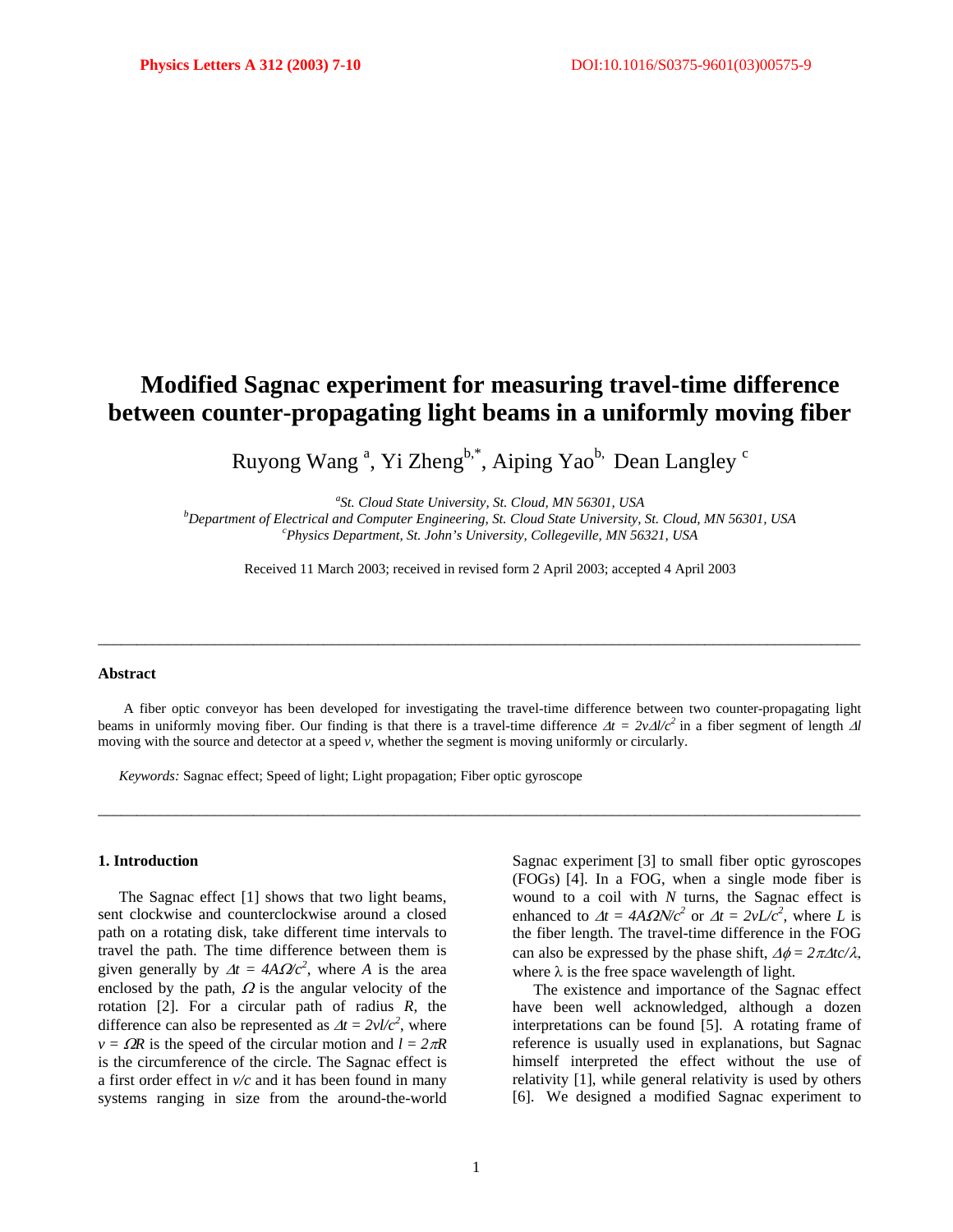

Fig. 1. (a) A FOG including a source and detector rotating with the fiber, is transformed into (b) a FOC in a regular configuration. (c) Regular configuration with different lengths for straight-fiber segments, (d) zero-area configuration and (e) figure-8 configuration.

examine whether the travel-time difference only appears in rotational motion, or if it also appears in uniform motion. Our experiment is important because it shows that the time-difference effect also occurs for uniform motion.

#### **2. Method**

Conceptually, a FOG, shown in Fig. 1(a), could be divided into two semicircular sections with extended fiber connecting the end sections as shown in Fig. 1(b). The fiber moves when the wheels at the two ends rotate. We call this new device a Fiber Optic Conveyor (FOC). The travel-time difference due to uniform motion was investigated by using different lengths for the straight-fiber segments with the same semicircular end sections. As a matter of fact, in a FOC, the traveltime difference between two beams through the loop is a summation of all the travel-time differences between two beams in each segment of the loop. Therefore, the comparison of the two travel-time differences of the two FOCs, that have the same semicircular end sections but different lengths for the straight-fiber segments as shown in Fig. 1(c), will reveal whether or not the travel-time difference exists in uniformly moving segments of the fiber. As in the case of the FOG, the FOC carries multiple turns of fiber to increase the travel-time difference.

 If the travel-time difference appears in uniform motion, it should be independent of the enclosed area that is a determining factor in the Sagnac effect caused by rotational motion. Therefore, we designed two additional conveyor configurations: zero-area (Fig. 1d) and figure-8 (Fig. 1e). In the zero-area configuration, the enclosed area of the main part of the conveyor is almost zero except the two ends of the conveyor. The two counter-moving linear segments of the fiber are



Fig. 2. Experimental setup. The mechanical conveyor is used to move the fiber optic loop and carry the light source and detector in the FOG at the same speed.

like two shoulder-brushing trains on parallel tracks. In the figure-8 configuration, from the point of view of rotation, the two enclosed areas have opposite directions so the effective enclosed area of the loop is approximately zero. This means if we conduct the Sagnac experiment by putting the figure-8 configuration on a rotating disk, the phase shifts of the two counter-wound portions cancel each other.

Our experiments differ from the Fizeau type experiment [7] in which the medium, water or glass, is moving, but the light source and detector are stationary. In our FOC experiment, as in the Sagnac type experiments, the light source and the detector are comoving with the medium.

## **3. Experiment**

The experiment was conducted using a FOC that was constructed by a FOG [8] which was modified by adding an extra 50 m of single mode fiber to the original fiber loop (Fig. 2). The extra fiber was wrapped onto a polyester ribbon that went around two wheels with diameters of 30 cm to form our FOC. This fiber loop was moved by one wheel dragged by a 1.5-m long mechanical conveyor. For the zero-area configuration, additional wheels pushed inward on the loop so the middle portion of the FOC enclosed very little area. For the figure-8 configuration the ribbon was twisted between the two ends. The FOG travelled with the mechanical conveyor and its uniform motion did not cause any phase shift because the FOG is only sensitive to the rotational movement. The light source for the FOG was a 1310-nm superluminescent LED. The FOG with the extended fiber was calibrated and its output rate is 1162.6 mV per radian of detected phase shift. The phase shift of the FOG is linearly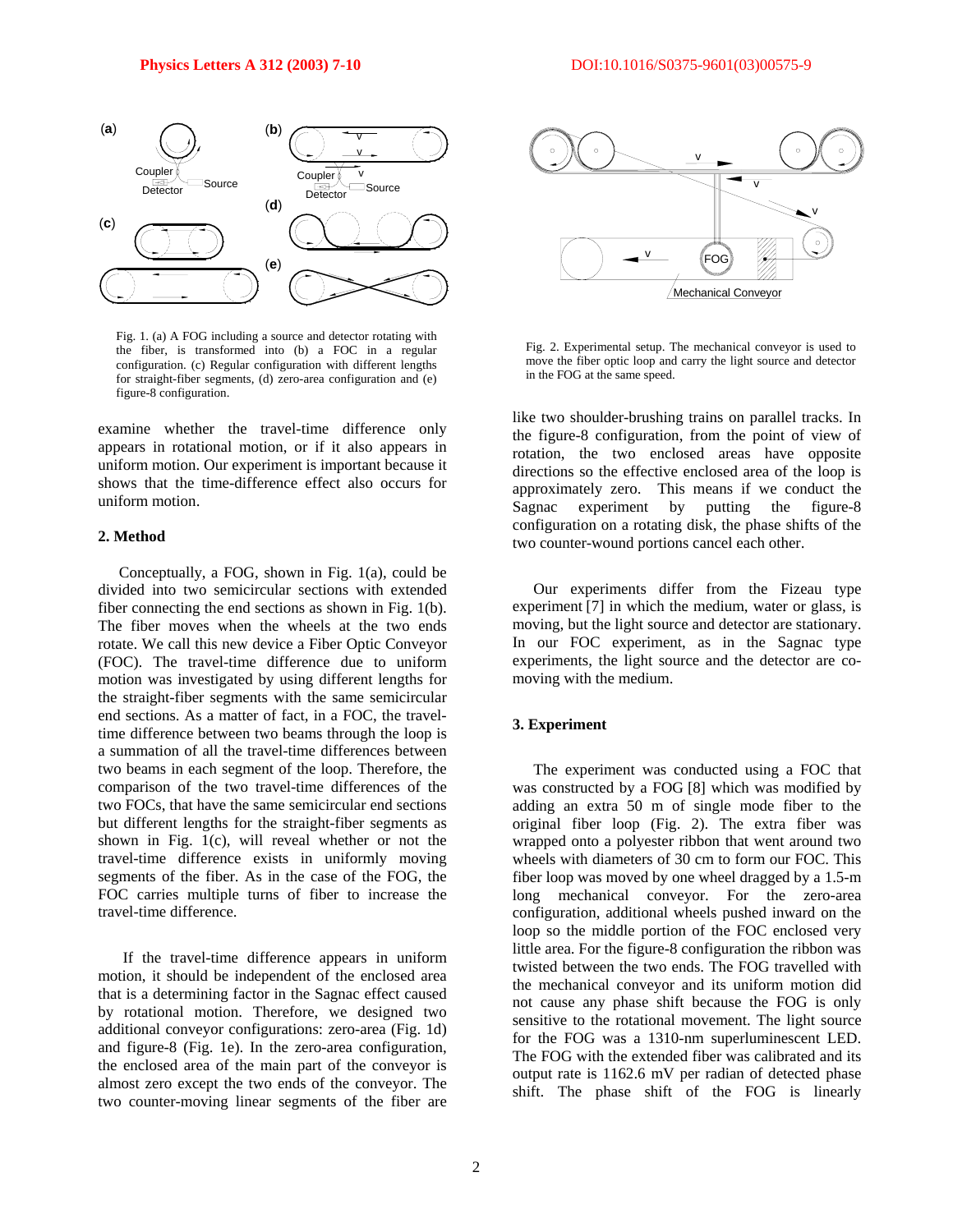

Fig. 3. FOC phase shifts versus products of fiber speeds and lengths. Symbol + is for the zero-area configuration,  $\times$  for the figure-8 configuration, and o for the regular configuration. The straight line was found by a least square linear regression of all measurements.

proportional to *vL* at a constant rate of 0.03200 radians per  $m^2/s$ .

The experiment was repeated with 24 different arrangements of conveyor speeds, fiber lengths, and the three different FOC configurations shown in Fig.1. The conveyor speeds were between 3 and 9 cm/s. The loops had perimeters of 2.5, 4.0, 8.0, and 16.0 m; in each case there were three turns of the fiber wound on the loop. The remainder of the 50 m of fiber was wound on a coil of 9 cm in diameter which moved uniformly with the FOG so as not to produce any phase shift. When the conveyor ran at various stable speeds, 500 to 1,500 samples were recorded for each measurement. Measurements were repeated about eight times for each of the 24 arrangements of the FOC. Means and standard deviations of phase shifts were calculated for each measurement, and these were averaged for each of the 24 arrangements. Those means of the phase shifts are shown in Fig. 3 and are linearly proportional to the speed of moving fiber in the laboratory and fiber length. Least-square linear regression values of the FOC output rates are  $0.03200 \pm$ 0.00528, 0.03300  $\pm$  0.00274, and 0.03171  $\pm$  0.00282 radians per  $m^2/s$  for zero-area, figure-8, and regular configurations, respectively, and  $0.03229 \pm 0.00365$ radians per  $m^2/s$  for the data as a whole; these are all in agreement with the FOG output rate due to pure rotation:  $\Delta \phi = 4\pi v L/c \lambda = 0.03200 v L$ .

# **4. Discussion**



Fig. 4. Speed-normalized phase shifts versus fiber lengths. The symbols used are the same as in Fig. 3. The straight line was found by a least square linear regression of all data.

 As shown in Fig. 3, the phase shift or the traveltime difference between two counter-propagating light beams in the moving optic fiber was clearly observed in all different configurations of FOCs. The phase shift Δφ, and therefore, the travel-time difference Δ*t* are proportional to both the total length and the speed of the moving fiber whether the motion is circular or uniform. Other tests using smaller end wheels for the FOC and fiber loops with additional curves also confirmed the same finding. To test the linearity of the phase shift to  $\nu$  and  $L$  independently, the phase shifts were normalized by the speeds and were found to be linearly proportional to the moving fiber length in Fig. 4.

It is interesting to notice that when the straight-fiber segment is made shorter and shorter, a FOC with the regular configuration reduces to a FOG, and a FOC with the figure-8 configuration reduces to two counterwound, counter-rotating FOGs, of which the phase shifts augment each other. While the phase shift in the Sagnac effect is often expressed using the enclosed area as a factor, our results indicate that the length and speed of the moving fiber are the fundamental factors, rather than the enclosed area.

 Finally, we found the phase shift due to uniform motion of a fiber segment was linearly proportional to its length, by subtracting the  $\Delta\phi$  of the shortest loop from each  $\Delta\phi$  of longer loops for a given speed. We conclude that a segment of uniformly moving fiber with a speed of *v* and a length of  $\Delta l$  contributes  $\Delta \phi$  = *4*π*v*Δ*l/cλ or*  $\Delta t = 2v\Delta l/c^2$ *, like a segment of circularly*